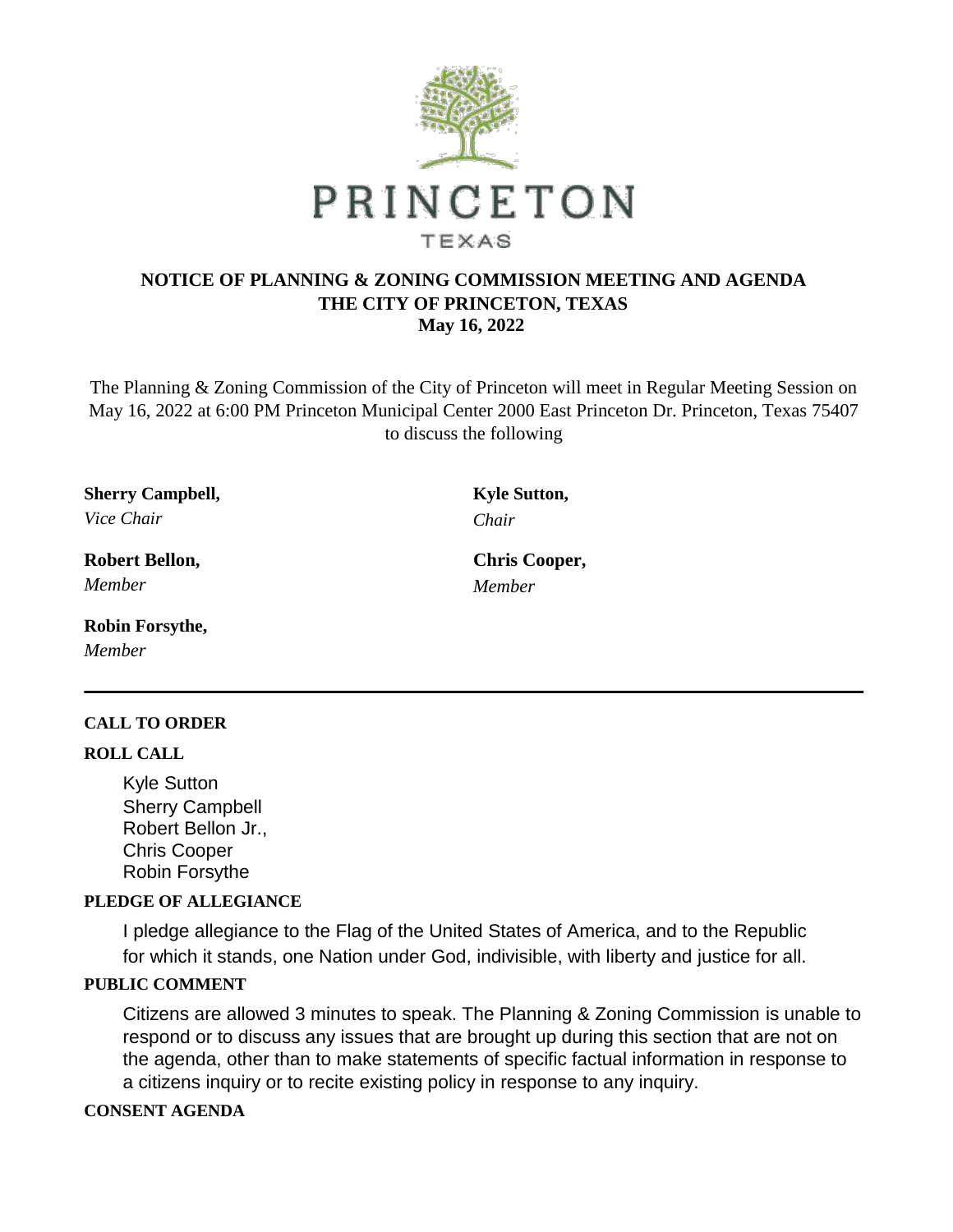All consent agenda items listed are considered to be routine by the Planning & Zoning Commission and will be enacted by one motion. There will be no separate discussion of these items unless a Commissioner so requests, in which event the item will be removed from the Consent Agenda and considered in its normal sequence on the agenda.

## **MINUTES**

Possible approval of the Princeton Planning & Zoning Regular meeting minutes of April 18, 2022. [P&Z MINUTES COMMISSION REGULAR MEETING MINUTES APRIL 18, 2022.pdf](https://legistarweb-production.s3.amazonaws.com/uploads/attachment/pdf/1376685/P_Z_MINUTES_COMMISSION_REGULAR_MEETING_MINUTES_APRIL_18__2022.pdf)

### **REGULAR AGENDA**

# **Public Hearing - ZA20210246 - Zoning Map Amendment**

Discussion and possible action and recommendation to City Council regarding a request from Starlight Homes Texas, LLC for zone map amendment for a Planned Development for a property being a 62.6264 acre tract of land in the David Cherry Survey, Abstract No. 166, City of Princeton, Collin County, Texas. [Staff Report ZA20210246 wih Exhibits.pdf](https://legistarweb-production.s3.amazonaws.com/uploads/attachment/pdf/1376708/Staff_Report_ZA20210246_wih_Exhibits.pdf)

## **Public Hearing - ZA20220392 - Zoning Map Amendment**

Discussion and possible action and recommendation to City Council regarding a request from Varma and Sireesha Penmatsa for zone map amendment for a Planned Development for a property being a 50.357 acre tract of land in the Hardin Wright Survey, Abstract No. 957, City of Princeton, Collin County, Texas.

[Staff Report ZA20220392 with Exhibits.pdf](https://legistarweb-production.s3.amazonaws.com/uploads/attachment/pdf/1376796/Staff_Report_ZA20220392_with_Exhibits.pdf)

**Public Hearing - ZA20220470 - Zoning Map Amendment** Discussion and possible action and recommendation to City Council regarding a request from Srikanth Kommalpati/Beauchamp Hills, LLC for a zone map amendment for a Planned Development for a property being a 20.00 acre tract of land in the Hardin Wright Survey, Abstract No. 957, City of Princeton, Collin County, Texas. [Staff Report ZA20220470 with Exhibits.pdf](https://legistarweb-production.s3.amazonaws.com/uploads/attachment/pdf/1377053/Staff_Report_ZA20220470_with_Exhibits.pdf)

**Public Hearing - ZA20220473 - Zoning Map Amendment** Discussion and possible action and recommendation to City Council regarding a request from Sriram Vanam for a zone map amendment for a property being a 19.08 acre tract of land in the David Cherry Survey, Abstract No. 166, City of Princeton, Collin County, Texas. [Staff Report ZA20220473 with Exhibits.pdf](https://legistarweb-production.s3.amazonaws.com/uploads/attachment/pdf/1377156/Staff_Report_ZA20220473_with_Exhibits.pdf)

**Public Hearing - ZA20220618 - Zoning Map Amendment** Discussion and possible action and recommendation to City Council regarding a request from Brad Williams/GRBK Edgewood LLC for a zone map amendment for a Planned Development for a property being a 427.09 acre tract of land in the William D. Thompson Survey, Abstract No. 892, City of Princeton, Collin County, Texas. [Staff Report ZA20220618 with Exhibits.pdf](https://legistarweb-production.s3.amazonaws.com/uploads/attachment/pdf/1377353/Staff_Report_ZA20220618_with_Exhibits.pdf)

## **PL20220474 - Preliminary Plat**

Discussion and possible action and recommendation to the City Council